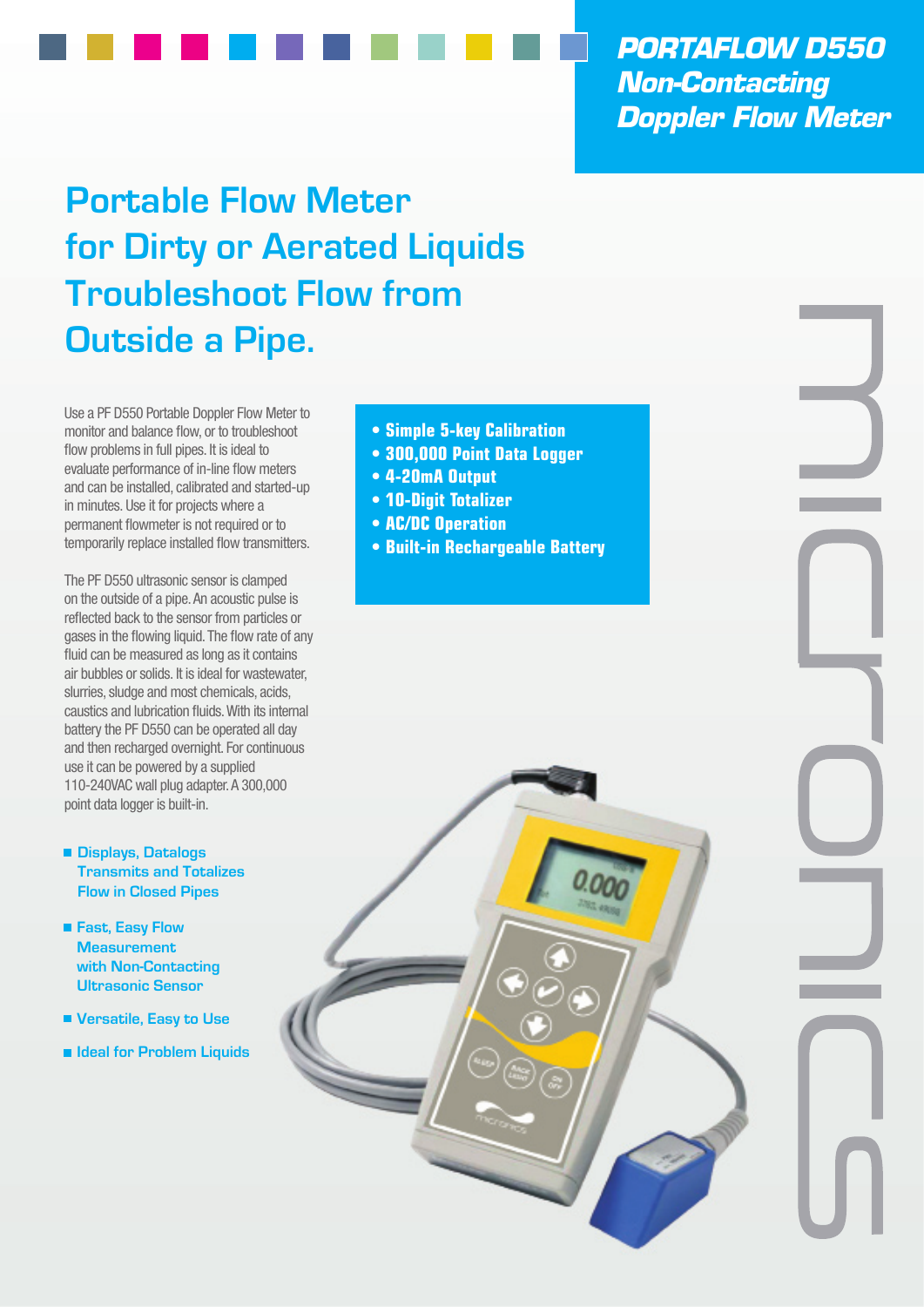

#### No Calculations - No Programming Codes

Select your choice of display units: the PF D550 will display and totalize flow volume in gallons, litres, cubic feet or cubic metres. If you change from one measurement system to another, the PF D550 will automatically and instantly calculate and convert the flow display and totalizer. Calibrate to the pipe size using the keypad to enter inside diameter.



#### Built-in 300,000 Point Datalogger and PC Software

Set up the PF D550's data logger to store time and date stamped flow values from 10 second to 5 minute intervals. Or use the convenient 'Flow Report' format where total, minimum, maximum and average flow rates are stored in your choice of hourly or daily summaries. Transfer flow logs to your PC or laptop through the PF D550's USB output. Logger software (included) displays data in both graph and table formats and exports to graphic or text file formats for use in other programs.

## **Solve Flow Problems**

## **Troubleshoot and Balance Flow Check Performance of Pumps or other Flow Meters**

#### Quick, Easy Flow Measurements from Outside a Pipe

Each PF D550 comes complete with rugged watertight strap-on sensor and stainless steel mounting kit. Use the simple 5-key menu system to select units of measurement and to calibrate to any pipe diameter 12.5 mm  $(\frac{1}{2})$  or larger.

#### Simple Start-up and Calibration

Sensor mounting and a full calibration can be done in just a few minutes. It is fast and easy! Put coupling compound gel (included) on the sensor face and mount the sensor on the outside of a pipe with the stainless steel mounting bracket (supplied). Use the five-key calibration system to enter pipe diameter and to select your choice of engineering units (gallons, litres etc.) The PF D550 will immediately begin to display, transmit and totalize.

#### "Sleep Mode" for Extended Data Logging on Battery Power

Sleep mode extends battery life for long-term data logging at locations where AC power input is not available. Between logging intervals the flowmeter drops into a stand-by mode until a flow reading is requested by the data logger. Flow rates are sampled continuously for 10 seconds and then the PF D550 returns to sleep until the next logger point is required. With 5 minute sample intervals the PF D550 can data log for about 18 days on battery power.

#### New Signal Processing for Reliable Accuracy

The PF D550 Doppler flow algorithm filters out background noise and interference. The digital signal processor discriminates against weak and distorted signals. When the processor cannot measure accurately the meter will display zero flow and indicate low signal confidence.



#### Battery Powered for a Full Day's Work

With its built-in NiMH rechargeable battery, you can operate the PF D550 up to 18 hours continuously. Display brightness is adjustable to conserve power. Plug into an AC outlet (100-240VAC 50/60Hz) to activate the 4-20mA output and to recharge fully in 6 to 8 hours. You can continue to use the PF D550 while charging.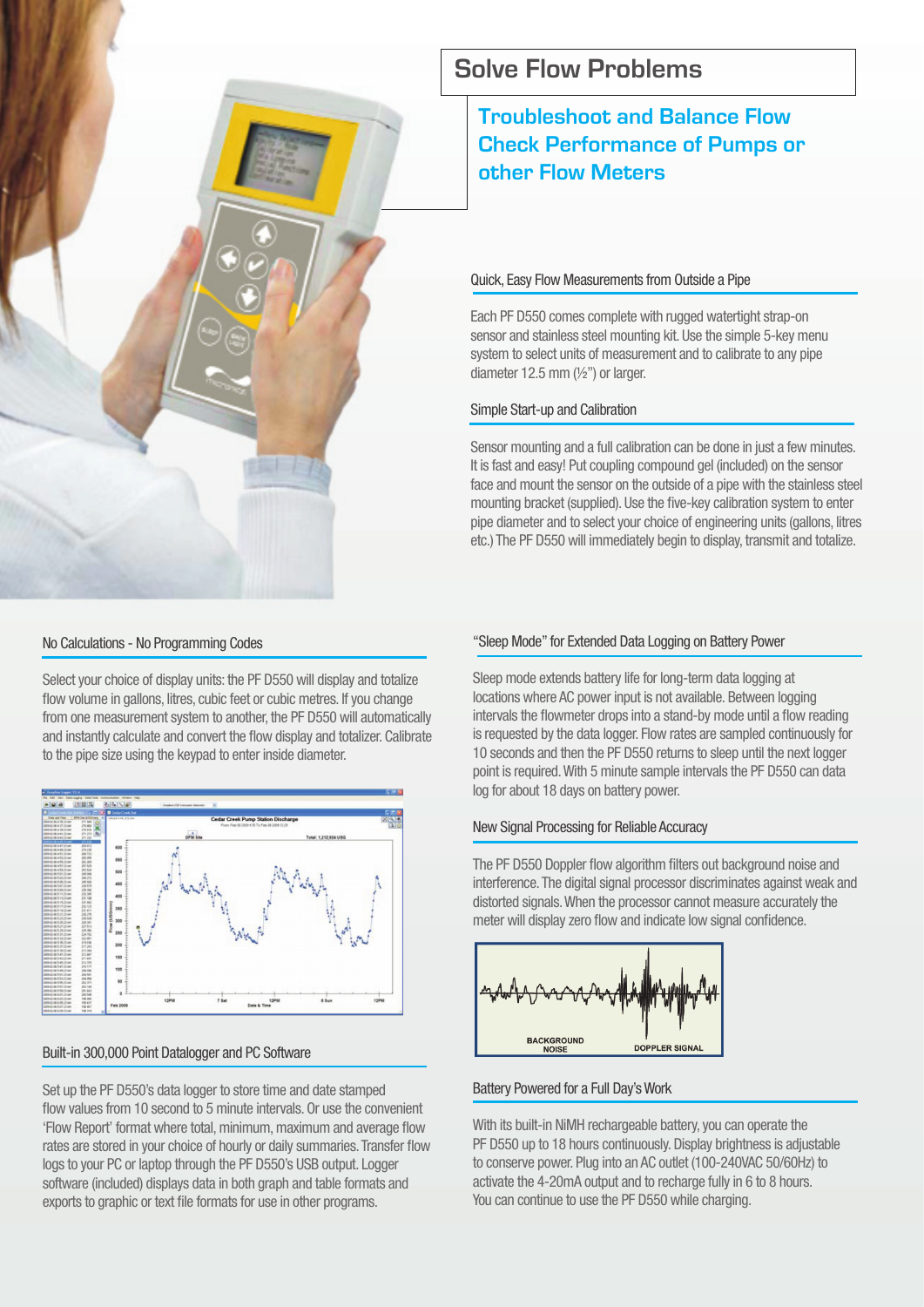#### General Specifications PORTAFLOW D550 Portable Doppler Flow Meter

|                                           | <b>Flow Rate Range:</b> $\pm 0.03$ to 12.2 m/sec ( $\pm 0.1$ to 40 ft/sec) in most applications                     |
|-------------------------------------------|---------------------------------------------------------------------------------------------------------------------|
|                                           | <b>Pipe Size:</b> Ultrasonic sensor mounts on any pipe from 12.5 mm to 4.5 m $\left(\frac{1}{2}\right)$ to 180" ID) |
|                                           | Display: White, backlit matrix - displays flow rate, totalizer, operating mode and calibration menu                 |
|                                           | <b>Power Input:</b> Built-in NiMH battery for up to 18 hours continuous operation                                   |
|                                           | External charger with 100-240VAC 50/60Hz input                                                                      |
| Outputs:                                  | 4-20mA (500 ohm) when AC powered                                                                                    |
|                                           | USB for Data Log transfer by direct PC connection                                                                   |
| Data Logger:                              | Programmable 300,000 data point capacity, time and date stamped or formatted                                        |
|                                           | reports including total, average, minimum, maximum and times of occurrence                                          |
|                                           | PC Software: 'Logger' for Windows retrieves, displays and saves data log files                                      |
| <b>Electronics Operating Temperature:</b> | $-23^{\circ}$ to 60 $^{\circ}$ C (-10 $^{\circ}$ to 140 $^{\circ}$ F)                                               |
| <b>Electronics Enclosure:</b>             | Portable, ABS enclosure                                                                                             |
| Carry Case:                               | Rated IP67 with protective molded foam insert                                                                       |
| Accuracy:                                 | 2% of full scale, requires solids or bubbles minimum size of 100 microns, minimum                                   |
|                                           | concentration 75 ppm. Repeatability: $\pm 0.25\%$ , Linearity: $\pm 0.5\%$                                          |
| Calibration:                              | Built-in 5-key programming with user-friendly calibration menu, password protected                                  |
| <b>Language Selection:</b>                | English, French, Spanish                                                                                            |
|                                           | Sensitivity: Adjustable cut-off, Damping: adjustable                                                                |
| Approvals:                                | Charger is CE and UL approved. The PF D550 is not certified for use in hazardous rated locations                    |
|                                           |                                                                                                                     |
| <b>Sensor Specifications</b>              |                                                                                                                     |
|                                           | Standard Model PSE4: Clamp-on, single-head ultrasonic for pipes from 12.5 mm to 4.5 m (1/2" to 180" ID)             |
|                                           | with 3.4 m (12 ft) shielded dual-coaxial cable                                                                      |
| <b>Sensor Mounting Kit:</b>               | Stainless steel pipe clamp and 150 g (5.3 oz.) silicone coupling compound                                           |
| <b>Operating Temperature:</b>             | -40 $\degree$ to 120 $\degree$ C (-40 $\degree$ to 250 $\degree$ F)                                                 |
|                                           |                                                                                                                     |
| <b>Options</b>                            |                                                                                                                     |
|                                           |                                                                                                                     |

Sensor Cable: 15 m (50 ft) sensor cable extension, shielded, with connectors Sensor Mounting: Extra silicone coupling compound. Additional stainless steel pipe clamps